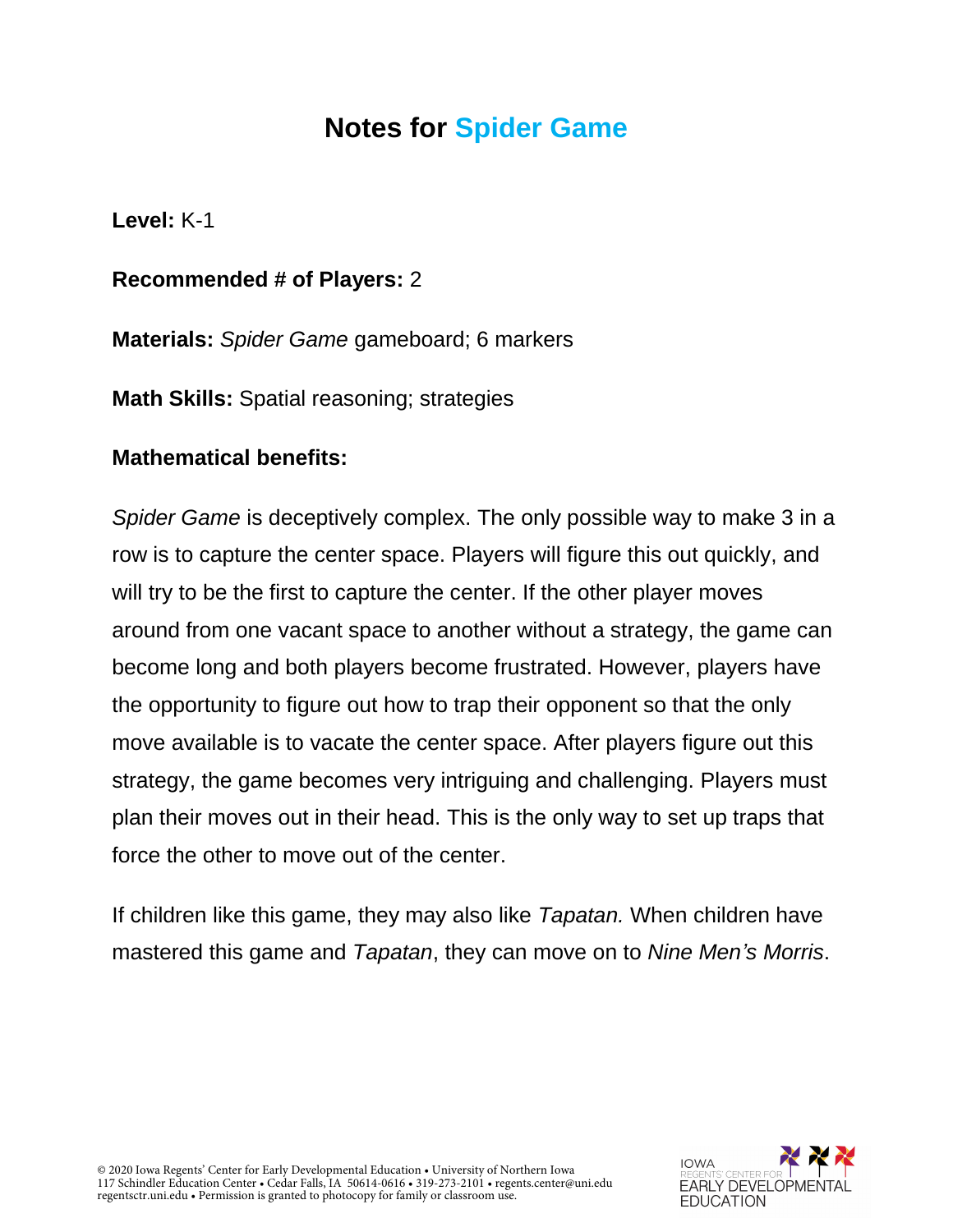## **The Spider Game**

**Materials:** 6 markers (3 each of 2 colors).

**Objective:** To be the first to get 3 markers in a row.

**To Play:** 

- 1. Players sit opposite each other, with 3 spiders in front of them. Players each take three markers of the same color and place them on the circles in front of their spiders.
- 2. Players decide who goes first.
- 3. Players take turns sliding one of their markers along any line to a neighboring circle. Players must move a marker on their turn.
- 4. Markers cannot pass a circle on the way to another circle. Markers cannot jump over another marker, and 2 markers cannot be on the same circle.
- 5. Players continue taking turns until one player gets three markers in a straight line. This player is the winner.







**IOWA** 

**EARLY DEVELOPMEN** 

**EDUCATION**